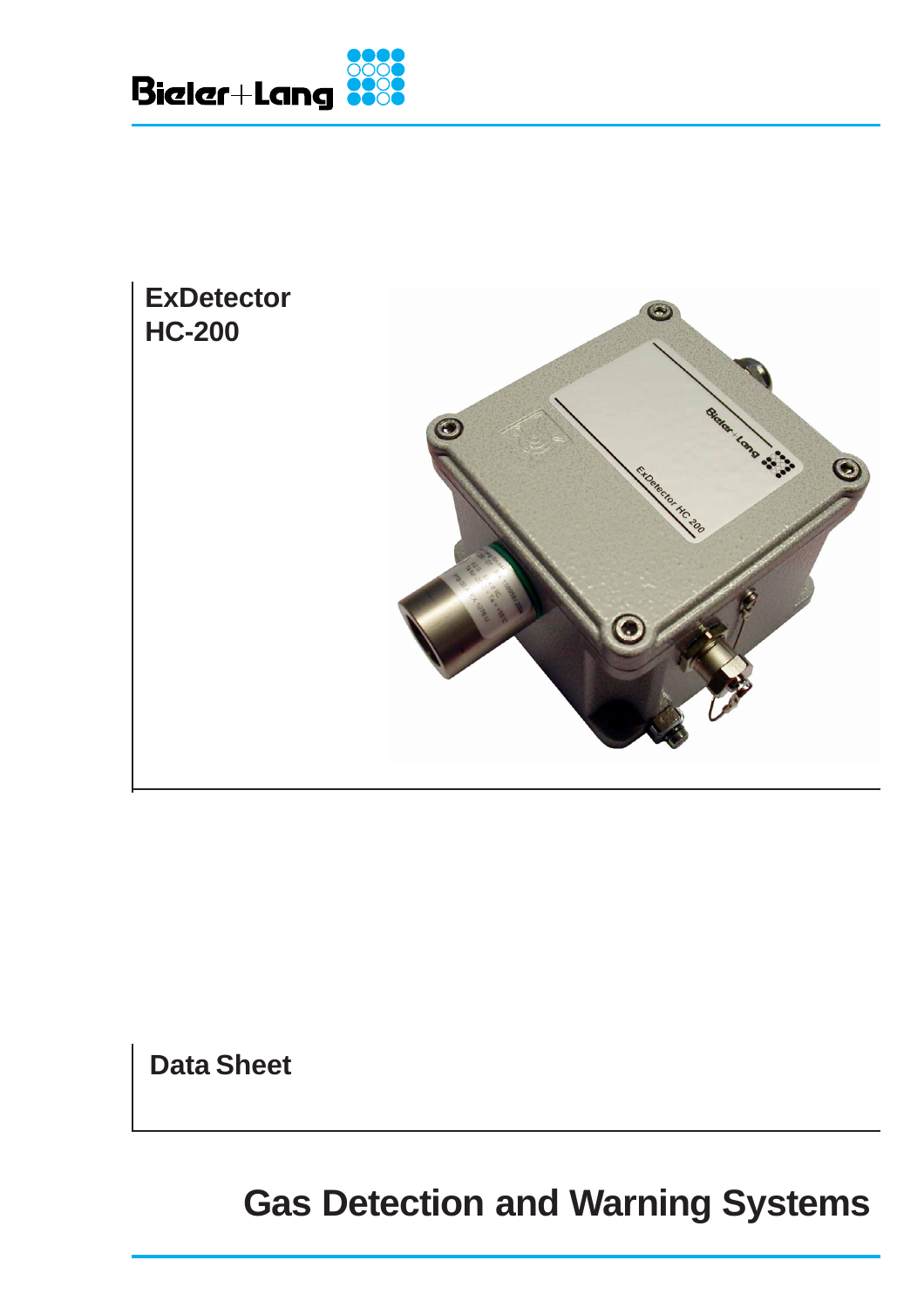

**Gas Detector**

**ExDetector HC-200**

**Data Sheet**

| <b>Installation / Set-up</b> | The gas detector ExDetector HC 200 has the following functions:<br>Measurement of the current gas concentration<br>Monitoring and warning of the presence of this gas<br>Initiating protective measures:<br>Technical: countering a further increase in concentration (fans,<br>switching off)<br>Organisational: visual and acoustic messages and warnings.            |
|------------------------------|-------------------------------------------------------------------------------------------------------------------------------------------------------------------------------------------------------------------------------------------------------------------------------------------------------------------------------------------------------------------------|
| <b>Product Features</b>      | Monitoring combustible gases and vapours<br>Measurement range: 0  100 % LEL<br>Measurement principle: catalytic combustion (thermal effect)<br>Linear measurement signal 4  20 mA<br>Integral switched outputs for:<br>Alarm 1 (pre-alarm)<br>Alarm 2 (main alarm)<br>Sensor defect<br>One-man calibration (using optional calibrator)<br>Intended for use in Ex-zone 2 |
|                              |                                                                                                                                                                                                                                                                                                                                                                         |

**How It Works** The detector electronics regulate the operating parameter (heating voltage) of the sensor. The sensor consists of an active and an inactive element. The inactive sensor element is connected to the active element in a Wheatstone bridge, and compensates for ambient influences, such as temperature variations. As soon as a combustible gas reaches the active sensor, combustion of the gas to be measured takes place. The heat of reaction changes the electrical resistance and thus the signal from the bridge circuit. These small voltage signals are processed and converted to a 4 ... 20 mA signal.

> The ExDetector HC200 can be programmed for either of two different types of operation:

## ● **Standalone**

Integral alarm evaluation is switched on. Two alarm stages with cut-off hysteresis can be programmed. Alarm stage 1 is intended as a prealarm and does not incorporate normally-closed contacts with memory effect. Alarm stage 2 (main alarm) switches a pair of normally-closed contacts with memory effect. When the signal falls below the alarm threshold, the alarm remains on and must be acknowledged via the reset input. An error-message contact signals malfunctions and exceeding the measurement range. In addition, the reading is transmitted as a 4 ... 20 mA signal for further processing.

## ● **Transmitter CL**

If the alarm evaluation function is not required, the probe can be operated with the integral option CL. In this case, the probe transmits the measured gas concentration as a 4 ... 20 mA signal for further processing in an alarm controller; the alarm switching contacts are not active.

Using the optional calibrator, which is also explosion-protected, operating parameters can be programmed and the probe element adjusted. Thus, operation and maintenance can also be carried out in hazard zones.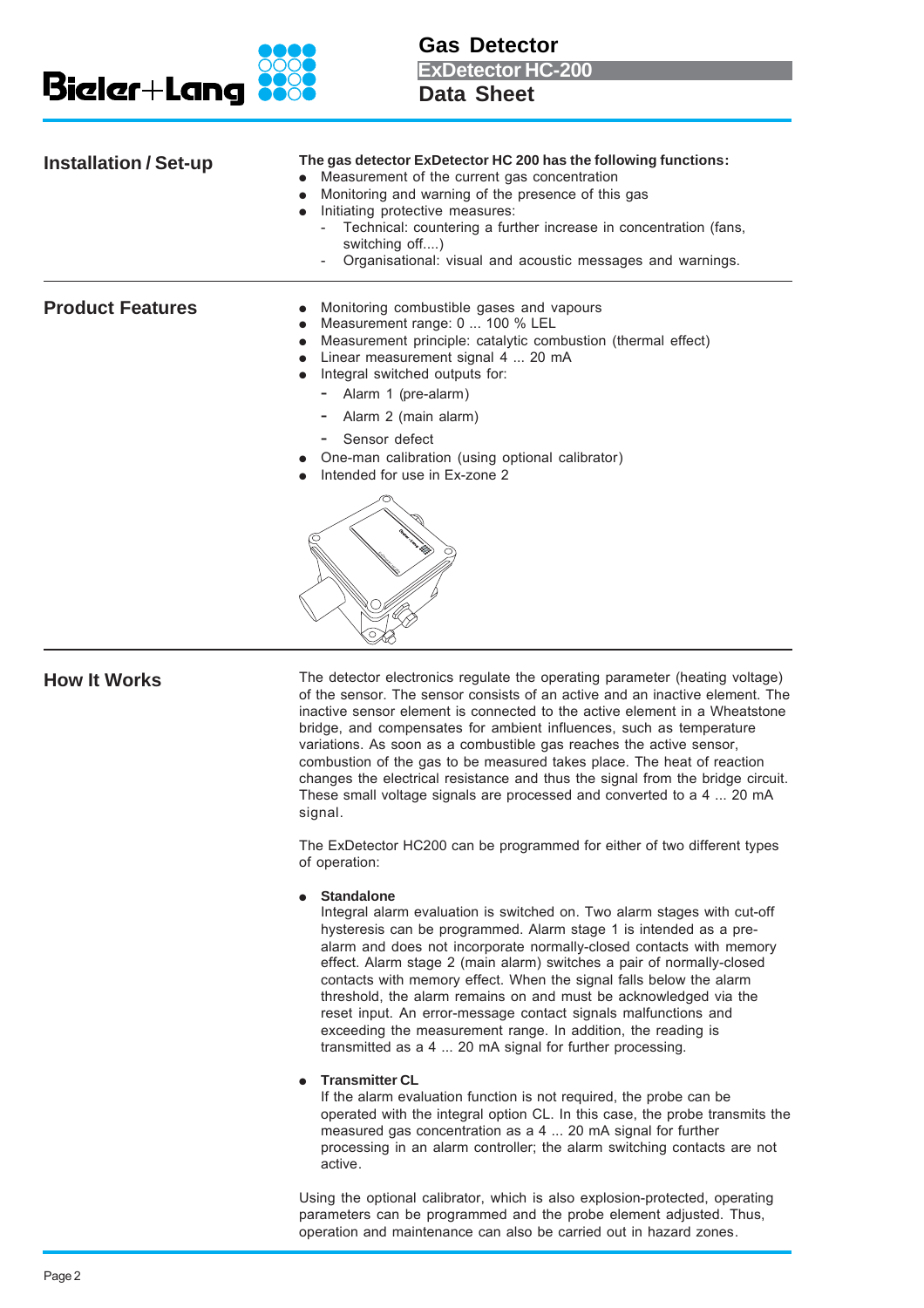

## **Block Diagram**



# **Technical Data (Gases) ExDetector HC200** ATEX marking II 3(2) G Ex nA de [ib] IIC T4 PTB 05 ATEX 1047 Field of application | Ex-zone 2 Category 3 Equipment group | II Atmosphere G Installation | Wall-mounting Detection gases | Combustible gases / vapours 1) Measurement range: | 0 ... 100 % LEL **Measurement** principle: Catalytic combustion (thermal effect) Response time  $(T90)$  Dependant on detection gas (typically < 30 sec) Max. flow speed | 6 m/sec Temperature range  $\vert$  -20 °C ... +55°C Air pressure range  $\begin{array}{|c|c|} 800 & \dots & 1100 \text{ hPa} \end{array}$ Humidity range 20 ... 90 % RH

Storage conditions Temperature: -25°C to 60°C Air pressure: 800 hPa to 1100 hPa Humidity: 20% RH to 90% RH

1) The working life of a thermal-effect sensor is limited by what are known as catalyst poisons. Such substances are compounds of sulphur, phosphorus, silicon, and lead. Corrosive substances, which may be formed by the reaction of fluorine and chlorine compounds at the measuring cell, will reduce the anticipated working life of > 3 years.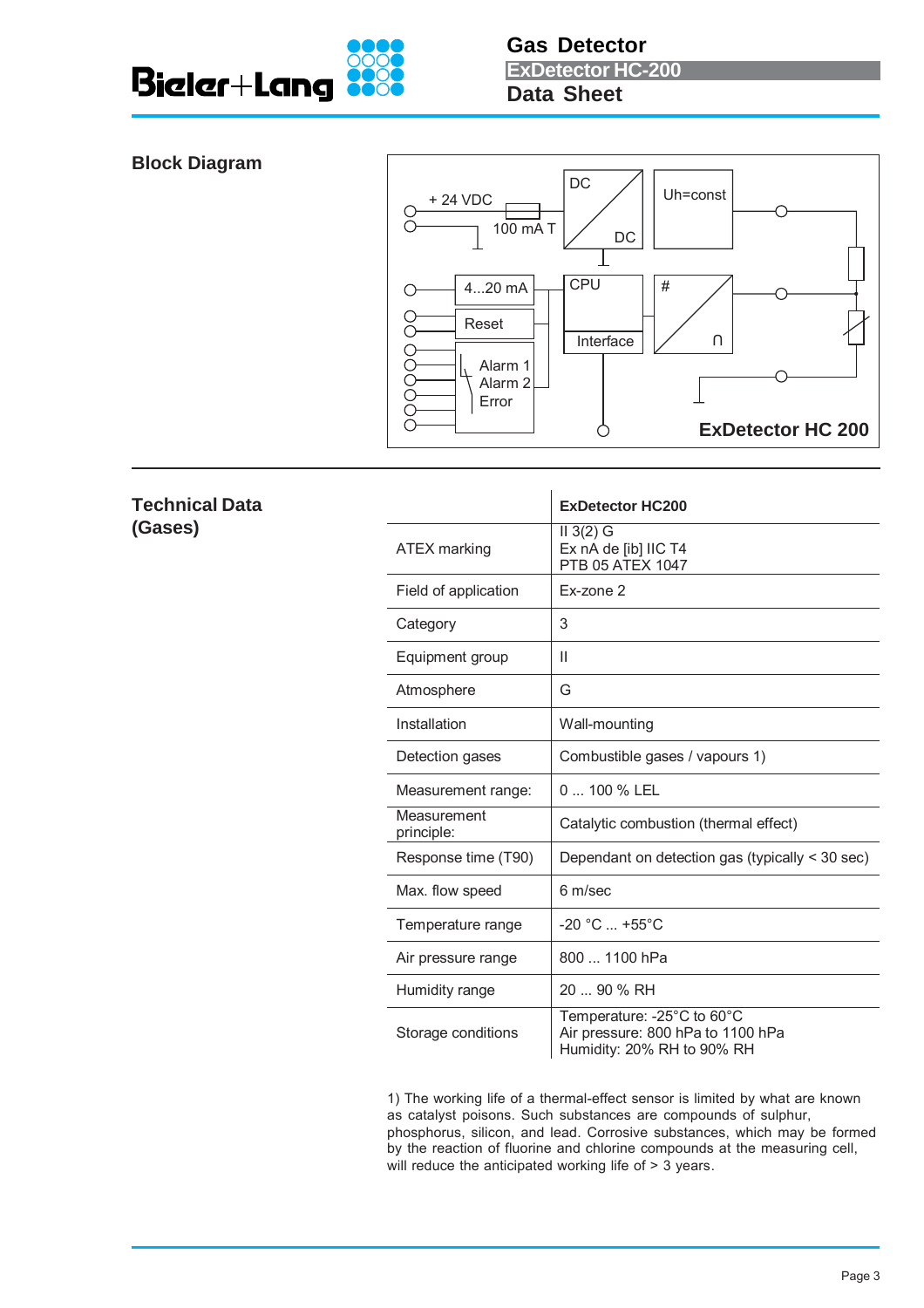

**Gas Detector Data Sheet ExDetector HC-200**

# **Technical Data**  $(Instantation)$

|                                        | <b>ExDetector HC200</b>                                                                                                                                                                               |
|----------------------------------------|-------------------------------------------------------------------------------------------------------------------------------------------------------------------------------------------------------|
| Field interface                        | $4 \times 20 \text{ mA}$<br>Safety-related maximum voltage Um=250V                                                                                                                                    |
| Supply voltage<br>(detector terminals) | 18 28 VDC SELV / PELV<br>Integral fuse 100 mAT<br>Safety-related maximum voltage Um=250V                                                                                                              |
| Calibration interface                  | Ex-protection class, intrinsically-safe EEx ib IIC;<br>only for connection to a certified intrinsically-safe<br>circuit: Maximum values:<br>$Ui = 13.8 V$ ; Pi = 432 mW<br>Li and Ci negligibly small |
| Switch contacts                        | - Alarm 1 (pre-alarm)<br>- Alarm 2 (main alarm, latching)<br>- Fault<br>all are NC contacts (fail-safe), max. 28 VDC<br>SELV/PELV, with integral fuse (200 mAT)                                       |
| Reset input                            | 18  28 VDC, potential-free                                                                                                                                                                            |
| Max. cable length                      | $200 \text{ m}$                                                                                                                                                                                       |
| Suitable controllers                   | Gasmesscomputer 8022, GMC 8022E, GMC 8364                                                                                                                                                             |
| Electrical safety of<br>equipment      | $II$ 3(2) G<br>Ex nA de [ib] IIC T4 -20°C < Ta < +55°C<br>PTB 05 ATFX 1047                                                                                                                            |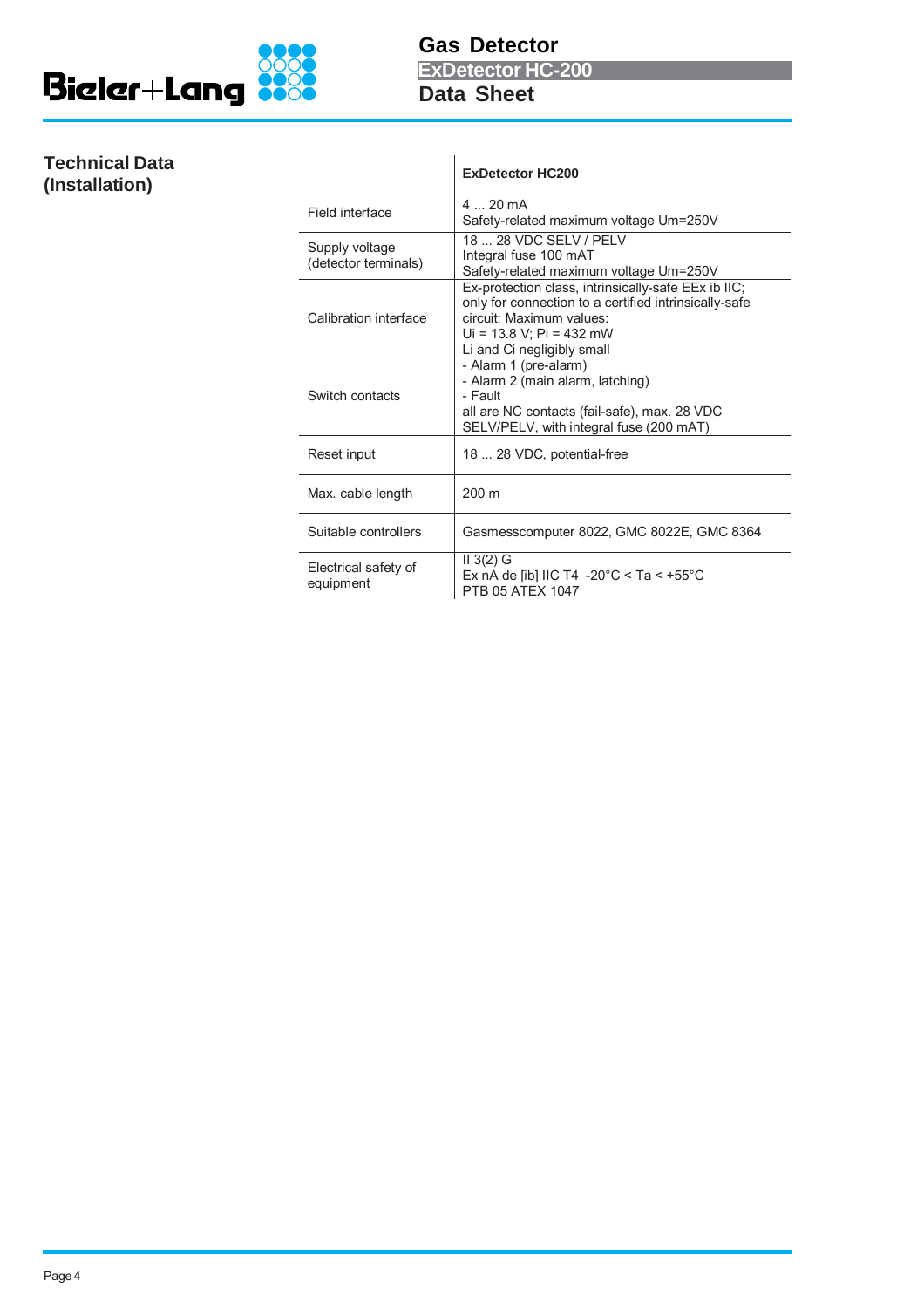

# **Mechanical Data**

|                                     | <b>ExDecttor B 200</b>                                                                              |  |
|-------------------------------------|-----------------------------------------------------------------------------------------------------|--|
| Degree of protection<br>(housing)   | <b>IP54</b>                                                                                         |  |
| Housing material                    | Sensor: stainless steel<br>Housing: aluminium                                                       |  |
| Weight                              | ca. 800 g                                                                                           |  |
| Cable gland                         | 1) One cable gland for<br>cable diameter 6  10 mm<br>2) One plug M16                                |  |
| <b>Connection terminals</b>         | 0.5  2.5 mm <sup>2</sup> (w/o terminal sleeves)<br>0.5  1.5 mm <sup>2</sup> (with terminal sleeves) |  |
| 135 mm<br>LOND &<br>85 mm<br>170 mm |                                                                                                     |  |